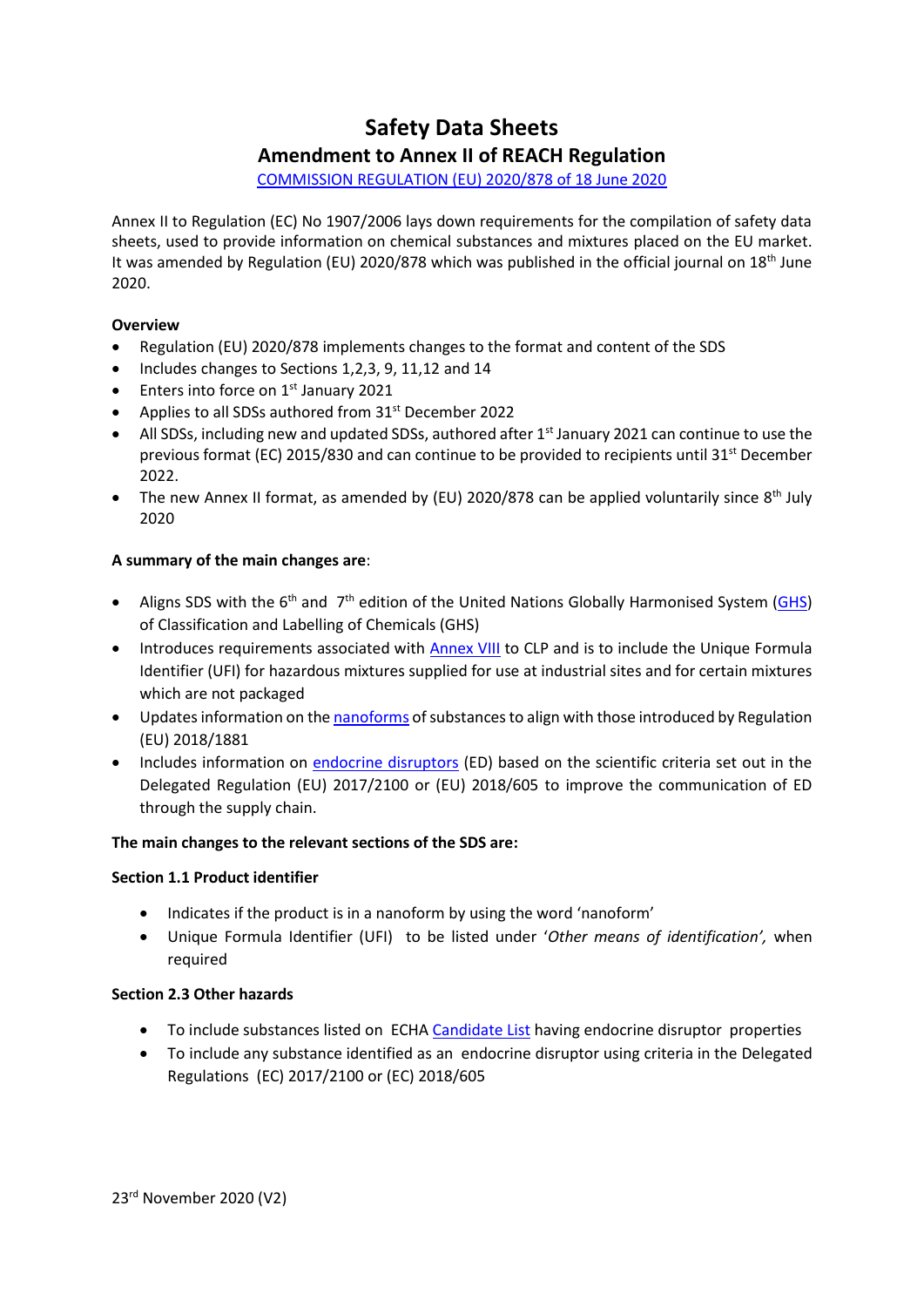## **Section 3: Compositional information on ingredients**

- Introduces lower concentration limits for substances classified as skin sensitisers 1A, respiratory sensitisers 1A and aspiration hazards, and now includes endocrine disruptors with Table 1.1 in Section 3.2.1 updated to reflect this.
- Introduces the requirement to include the specific concentration limit, M-factor and acute toxicity estimate (ATE) for any substance listed in Annex VI (with a harmonised classification) or any substance classified in accordance with Annex I criteria (self-classified), if available.
- If the substance is registered and it covers a nanoform, the particle characteristics that specify the nanoform, as described in Annex VI, shall be indicated. If the substance is not registered, but the safety data sheet covers nanoforms, the particle characteristics of which have impact on the safety of the substance, those characteristics shall be indicated.

# **Section 9: Physical and Chemical Properties**

- New improved wording regarding information requirements and clarification on the measurement units to be used
- Reasons for omissions of data to be clearly indicated
- Additional information is provided for each property
- In section 9.1 the order and wording of physical properties changed e.g. 'physical state' instead of 'appearance', with separate point for 'colour' with odour and odour threshold merged
- Partition coefficient n-octanol/water ( log value) for nanoforms the dispersion stability in different shall be indicated
- New 'particle characteristics' property including indication of nanoform characteristics.
- A new sub section 9.2.1 included with additional information on the physical hazard classes including properties, safety characteristics and test results which may be included in the SDS.
- A new section 9.2.2 'Other safety characteristics' added including mechanical sensitivity, acid/alkaline reserve, conductivity and redox potential.

## **Section 11: Toxicological information**

 Two new sub-sections added: 11.1 'Information on hazard classes as defined in Regulation (EC) No 1272/2008' and 11.2 'Information on other hazard classes which relates to endocrine disrupting properties' as determined by the aforementioned regulations.

## **Section 12: Ecological information**

 Changes to the subsection 12.6 which now requires info on endocrine disruptor properties with 12.7 now requiring information on 'other adverse effects'.